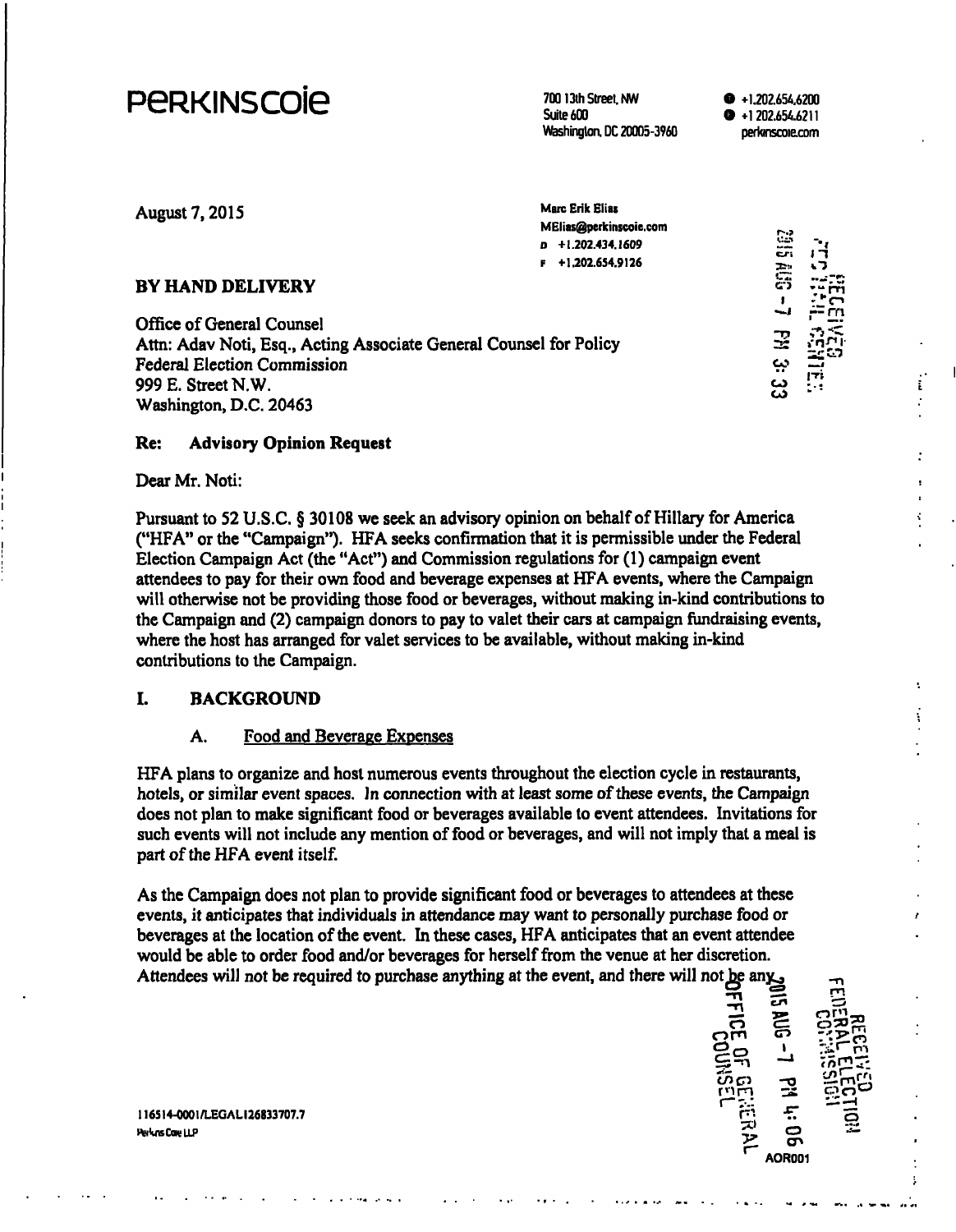Mr. Noti, Esq. August 7,2015 Page 2

monetary consequences for HFA if attendees choose to purchase, or not to purchase, food or beverages.

#### B. Valet Car Services

Restaurants often provide valet services at a specified price {e.g., \$10/car) for their patrons. In general, when campaigns hold events at restaurants that provide such valet services in the ordinary course, attendees utilize these services and the campaigns do not pay for either (i) the costs of having the valet service available to attendees (as the restaurant provides it for all patrons regardless of whether they are attending a campaign event or not) or (ii) the individual fees incurred by attendees to valet their cars.

However, campaigns also host fundraising events in venues that do not provide valet services as an option in the regular course of business, such as private homes, museums, or office conference rooms. While HFA will not request it, HFA anticipates that for events at these venues, the hosts will want to arrange for valet services to be available for attendees. HFA anticipates that the host will pay the cost of making the valet service available, such as paying a negotiated contract price to have the valet service employees at the location of the event, to the extent that such a fee is required by the service provider. Individual attendees that seek to take advantage of the valet service will pay the individual per-car price (e.g.,  $$10$ ) and any accompanying tip.

HFA seeks to confirm the permissibility of event attendees paying for their own food and beverages at HFA events and of attendees paying for valet parking services at HFA events without such payments being treated as in-kind contributions to the Campaign.

#### **II. LEGAL ANALYSIS**

### A. Event attendees may pay for their own food and beverages at an HFA event without such payments being treated as in-kind contribution to HFA.

The Act defines a contribution as "any gift, subscription, loan, advance, or deposit of money or anything of value made by any person for the purpose of influencing any election for Federal office." "Anything of value" is defined to include in-kind contributions, such as goods or services provided to a campaign without charge or at a charge that is less than the usual and normal charge for such goods or services.<sup>2</sup>

**I I6SI4-OOOI/LEGAL126833707.7 AHknsClwLLP** 

**<sup>&#</sup>x27;52 U.S.C.§30101(8)(A)(i).** 

**<sup>&#</sup>x27; 11 C.F.R. § 100.52(d)(1).**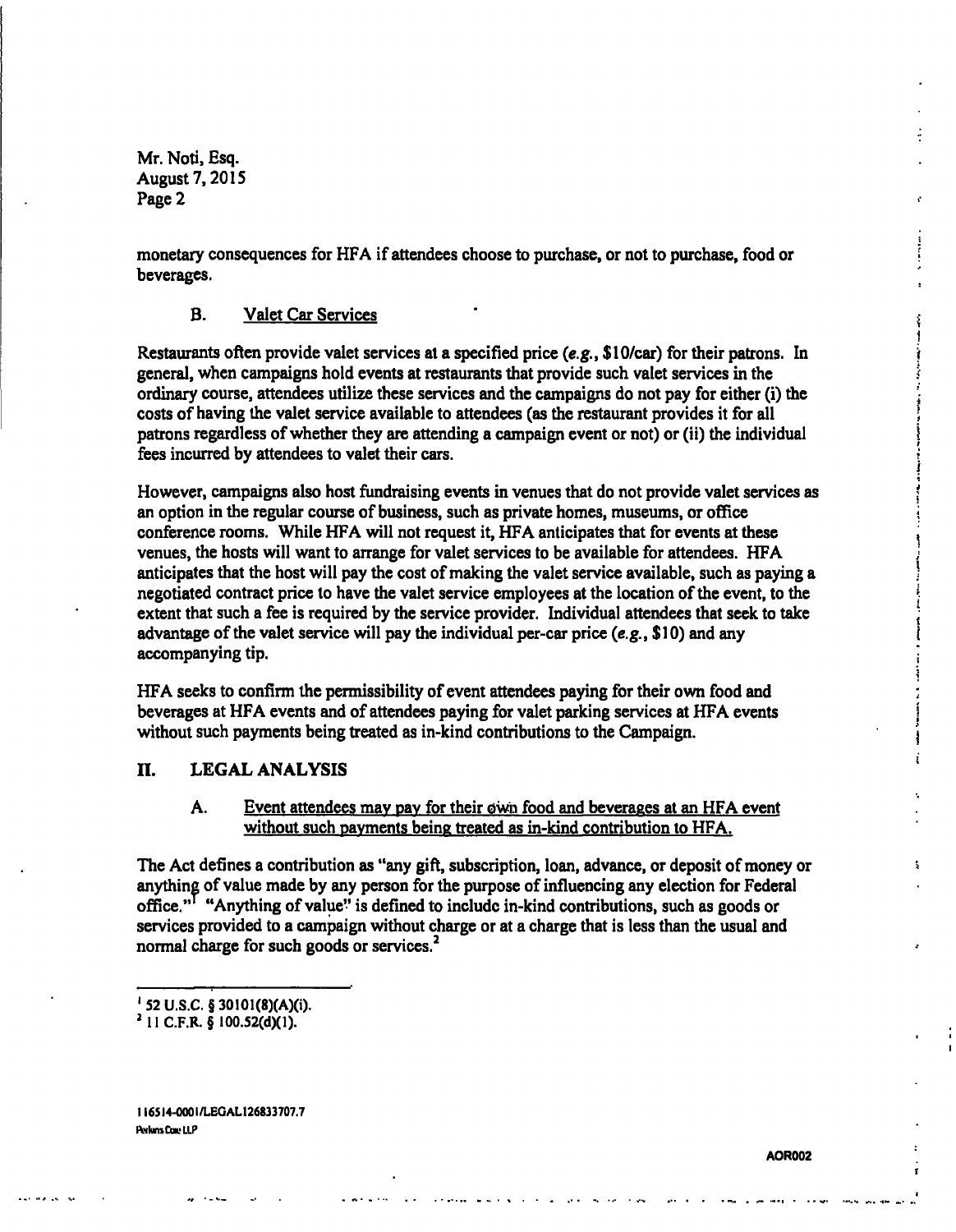**Mr. Noti, Esq. August 7,2015 Page 3** 

**In the context of fundraising events, the Commission has noted that the payment of expenses for each event, including food and beverages, if made by anyone other than the benefitting campaign, are campaign contributions? The Commission specifically determined that when events are held to induce contributions from attendees, any "necessary expenses incurred to provide an inducement for the making of a contribution" are campaign expenditures.^** 

**In contrast, the food and beverage expenses HFA anticipates here are clearly not "necessary expenses" of the Campaign. HFA does not plan to have the food and beverages that individuals may want to purchase available at these events, nor will it imply on the invitations for the events that such food and beverages will be available. Contributions made to HFA in connection with these events may be motivated by any number of factors, but they simply are not induced by the availability of food or beverages.** 

**A donor's independent decision to order and pay for her own food and beverages at an HFA**  event does not alter this conclusion. The mere availability of food or beverages at a venue where HFA chooses to hold an event does not transform payment for such food or beverages into in**kind contributions to the Campaign.** 

Any contrary conclusion here is proven unsound when taken to its logical extreme: if an event **attendee purchases a hot dog at a cart that happens to be set up outside of a Campaign event, clearly the payment for the hot dog is not considered an in-kind contribution to the Campaign. )**  The facts presented here are no different. In each case, the Campaign has not provided the event *attendees with food or beverages, and the attendee has independently made the decision to eat or \*  drink. Further, in each case, that decision has no impact - financial or otherwise - on the **Campaign.** The contract of the contract of the contract of the contract of the contract of the contract of the contract of the contract of the contract of the contract of the contract of the contract of the contract of th

**Accordingly, the payment for such an expense is not a "necessary expense" of the Campaign, and should not be considered an in-kind contribution the Campaign.** 

**B.** Event attendees may pay for valet parking services at a fundraising event where the host has arranged for such services to be available without the host or the **attendees making an in-kind contribution to HFA.** 

**The Act and FEC regulations provide that "any unreimbursed payment for travel expenses made by any individual on behalf of any candidate.. .to the extent that the cumulative value.. .does not** 

**AOR003** 

ś

**<sup>&#</sup>x27; See FEC Op. of Counsel 1975-128; Adv. Op. Request 1975-130; FEC Adv. Op. 1975-15; FEC Adv. Op. 1979-39. \* FEC Adv. Op. 1975-15.**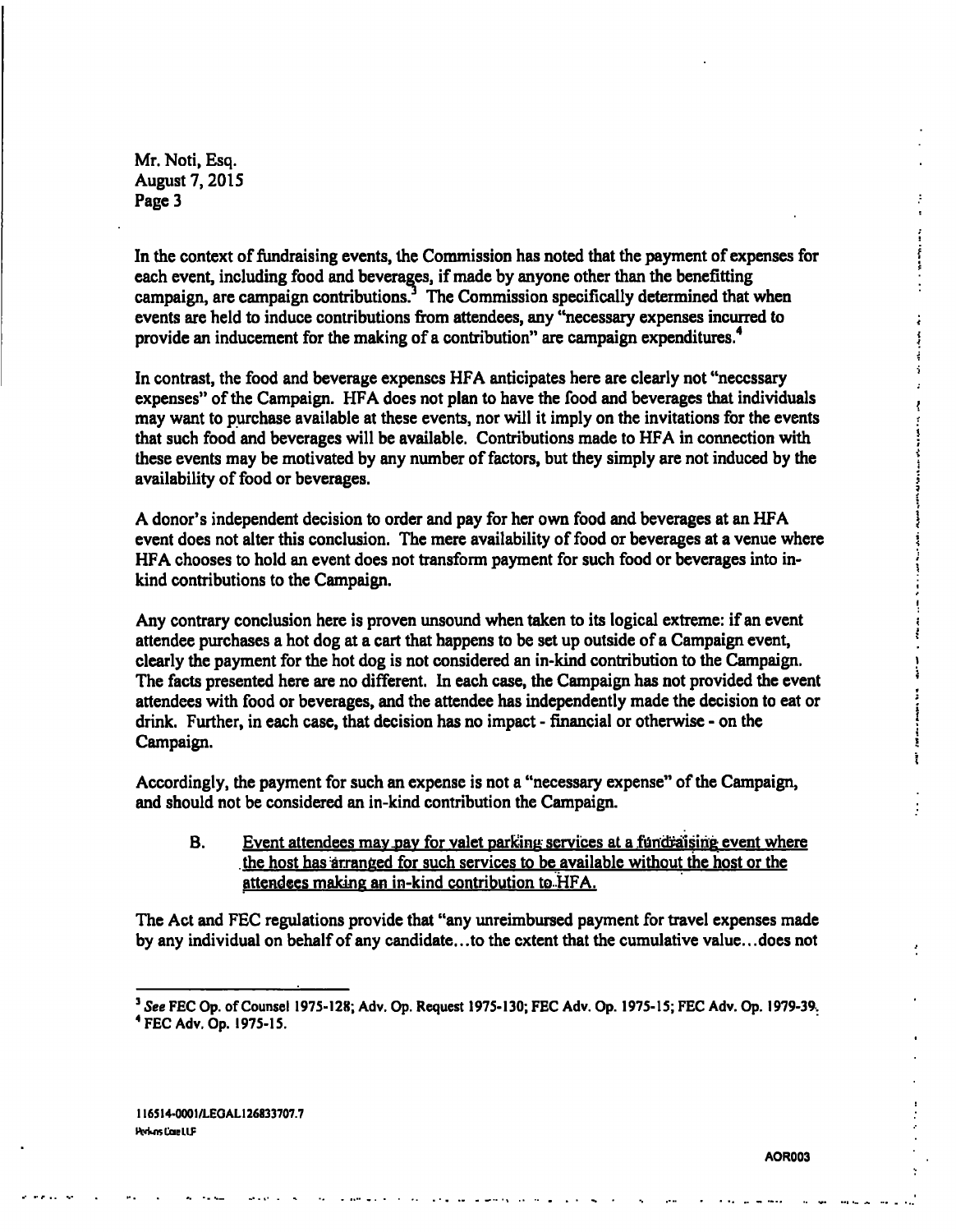**i** 

Mr. Noti, Esq. August 7,2015 Page 4

exceed \$1,000 with respect to any single election" is exempt from the definition of contribution.<sup>5</sup> However, in interpreting this provision, the Commission has noted that when travel is not incurred "on behalf of any candidate," payment for such travel is not considered a contribution, and therefore is not subject to this \$1,000 threshold.<sup>6</sup>

The Commission has further determined that when a donor travels to a fundraising event where she has agreed to make a contribution to a campaign in order to be admitted, her travel is not "on ' behalf of the campaign."<sup>7</sup> Such travel is considered to be undertaken at the discretion of the donor herself, and therefore, payments for such travel are not considered in-kind contributions to *the campaign hosting the event.' \* 

*Here, HFA anticipates that event hosts will choose to make valet parking available to individuals* who are attending events held at their homes or venues where valet parking is not ordinarily available. As was the case with the food and beverage expenses described above, these are not ' "necessary expenses" of the Campaign. HFA does not plan to request the provision of such ? services, or otherwise make valet parking available at these events. Contributions received by HFA in connection with the events are clearly not induced by such availability. Accordingly, any payment by an event host to make valet parking available should not be treated as an in-kind contribution to the Campaign.

Further, if event attendees choose to take advantage of the valet parking that is provided, it should simply be considered part of the attendees travel expenses to attend the fundraising event. Any payment made for such travel is made at the discretion of the individual in connection with

**AOR004** 

**<sup>&#</sup>x27; 52 U.S.C. § 30101 (8)(B)(iv); 11 C.F.R. § 100.79(a).** 

<sup>&</sup>lt;sup>6</sup> MUR 5937 (Romney for President), Statement of Reasons of Vice-Chairman Matthew S. Petersen and Comm'rs **Caroline C. Hunter and Donald F. McGahn (March 10,2009) at 2; MUR 5937 (Romney for President), Statement of Reasons of Comm'rs Cynthia L. Bauerly and Ellen L. Weintraub (March 16,2009) at 4 ("[0]ur colleagues who voted against the General Counsel's recommendation in this matter correctly state the corollary of this provision (that travel undertaken independently of a campaign is not subject to the limits of the Act).").** 

**MUR 5937 (Romney for President), Statement of Reasons of Comm'rs Cynthia L. Bauerly and Ellen L. Weintraub (March 16,2009) at 5.** 

**MUR 5937 (Romney for President), Statement of Reasons of Vice-Chairman Matthew S. Petersen and Comm'rs Caroline C. Hunter and Donald P. McGahn (June 16,2009) at 2 C'[T|he Commission, in its entire history, has never held that merely receiving an invitation to a campaign fundraising event subjects any resulting travel expenses to the Act's limits, prohibitions, or repotting requirements."); MUR 5937 (Romney for President), Statement of Reasons of Comm'rs Cynthia L. Bauerly and Ellen L. Weintraub (March 16,2009) at 5; see also MUR 2050 (Trump Hotels and Casinos el a/.), General Counsel's Report #3 (Oct. 22,2004) at 13 (explaining that a contributor's payment of his plane ticket and a plane ticket for a friend to attend a candidate's fundraiser was not an in-kind contribution to the candidate because both individuals attended the event as contributors and not on behalf of the candidate).**